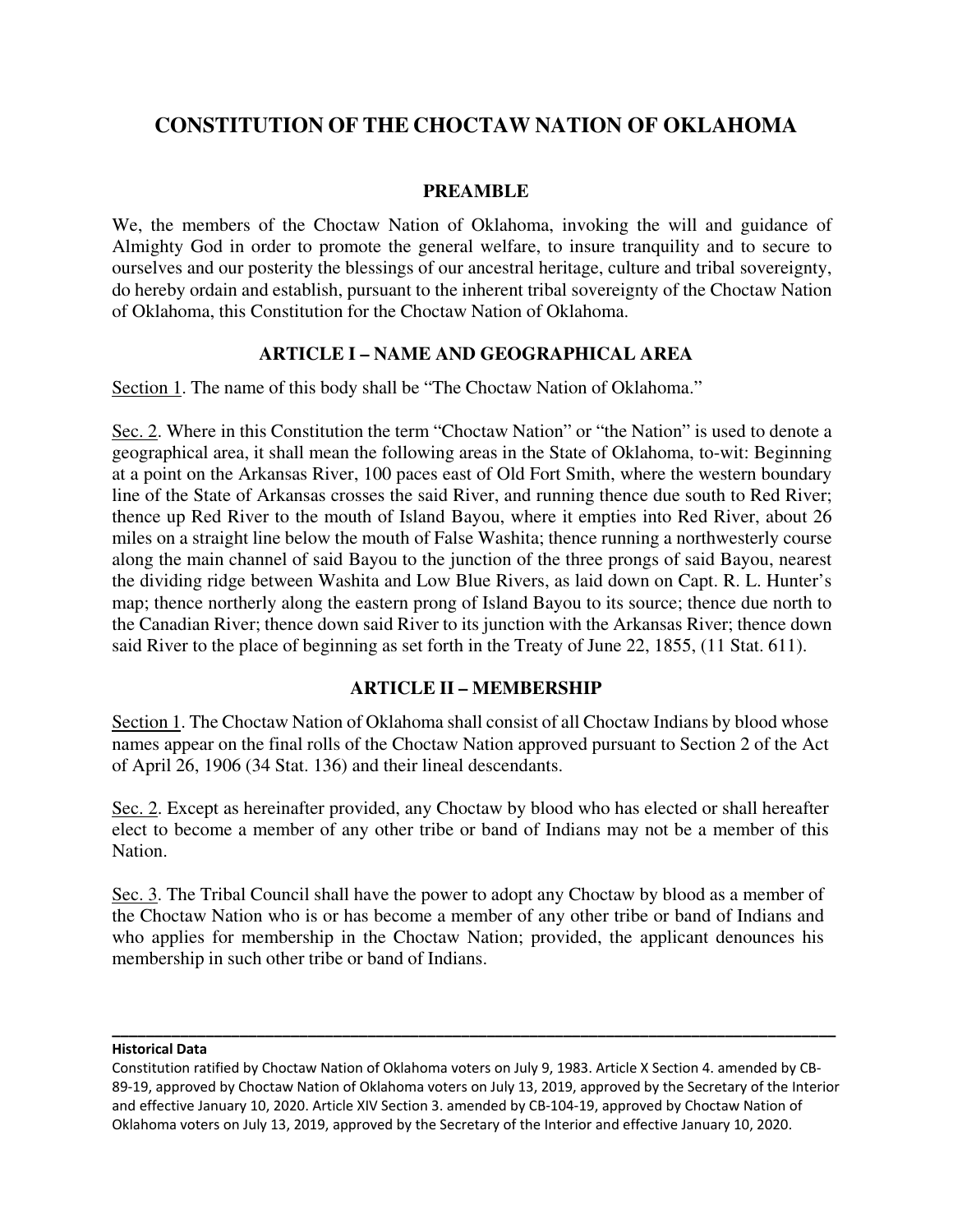# **ARTICLE III – RIGHT OF SUFFRAGE**

Section 1. All members eighteen (18) years of age and over shall be deemed qualified electors under the authority of this Constitution; provided, they are duly registered to vote.

Sec. 2. No enrolled member of another tribe or person who votes as a citizen or member of another tribe shall be eligible to vote in elections of the Choctaw Nation.

Sec. 3. In all tribal elections by the people, the vote shall be by secret ballot. The Tribal Council shall provide the kind of ballot to be used and make all such other regulations as may be necessary to detect and punish fraud and preserve the purity of the ballot and shall provide for the registration of electors.

# **ARTICLE IV – BILL OF RIGHTS**

Section 1. Nothing in this Constitution shall be interpreted in a way which would diminish the rights and privileges that tribal members have as citizens of this Nation, the State of Oklahoma, the United States of America or under any Act of the Congress of the United States.

Sec. 2. No religious test shall ever be required as a qualification to any office of public trust in this Nation.

Sec. 3. The right that every member has to speak, write or publish his opinions on matters relating to the Choctaw Nation shall never be abridged.

Sec. 4. The members shall have the right, in a peaceable manner, to assemble together for their common good, and to apply to those vested with powers of government for redress of grievances or other purposes by address or remonstrance.

Sec. 5. The individually vested property rights of members of the Choctaw Nation of Oklahoma shall not be affected in any way whatsoever by the provisions of this Constitution or any enactment of the Tribal Council.

# **ARTICLE V – DIVISION OF THE POWERS OF GOVERNMENT**

Section 1. The powers of the government of the Choctaw Nation shall be divided into three (3) distinct departments: Executive, Legislative and Judicial. No person or collection of persons, being one of those departments, shall exercise any power properly attached to either of the others; provided, that the exercise of such powers shall be subject to any limitations imposed by this Constitution and Federal Law.

Sec. 2. The officers of the Nation are to include all elective officials, Assistant Chief and members of the Judicial Department.

## **ARTICLE VI – EXECUTIVE DEPARTMENT**

Section 1. The supreme executive power of this Nation shall be vested in a chief magistrate, who shall be styled "The Chief of the Choctaw Nation."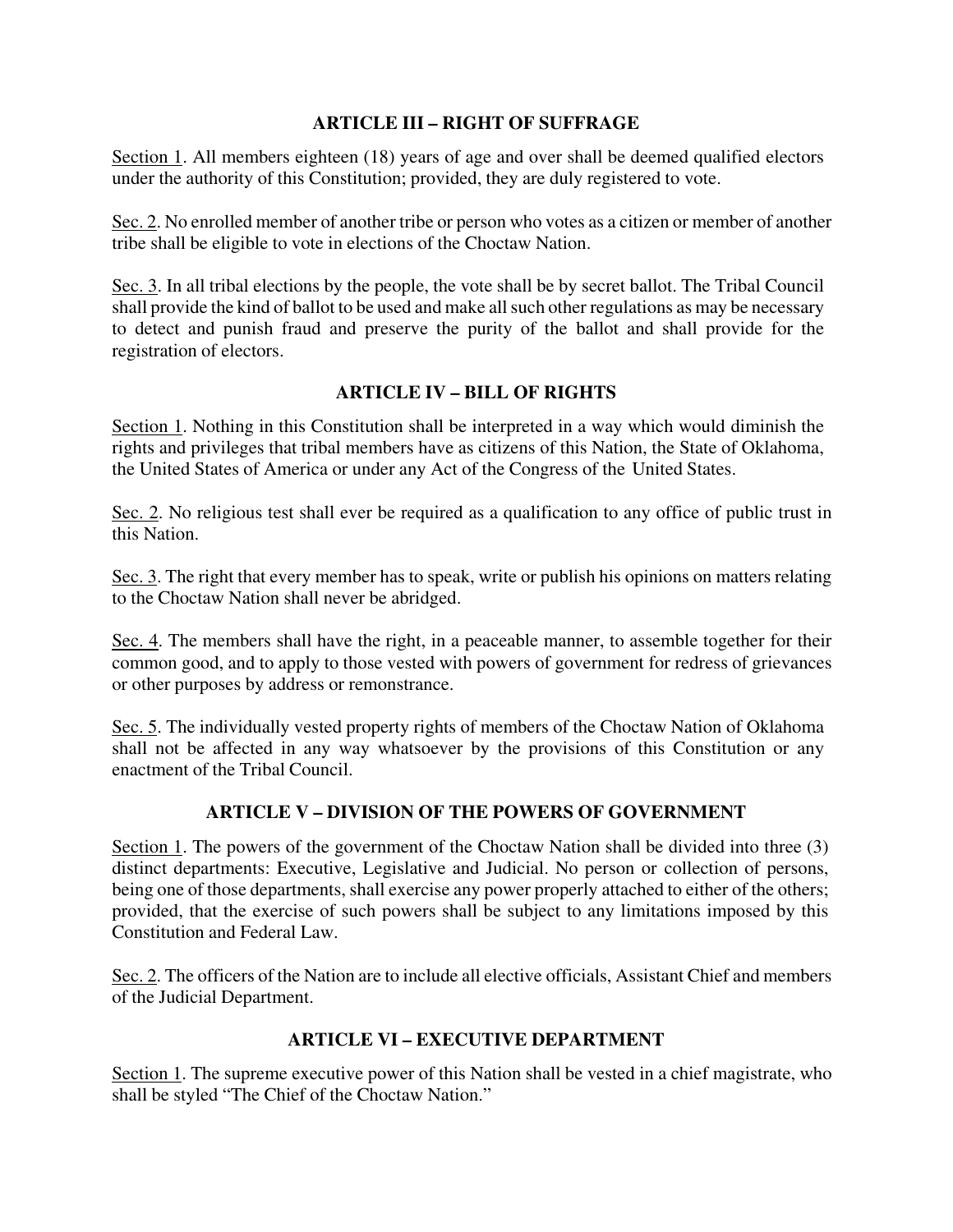Sec. 2. There shall be an Assistant Chief who shall assist the Chief and perform all duties as assigned to him by the Chief.

Sec. 3. Any member of the Choctaw Nation who is at least thirty (30) years of age and who possesses no less than one-quarter (1/4) degree of Choctaw Indian blood is eligible to become a candidate for the office of Chief or Assistant Chief.

Sec. 4. The Chief and Assistant Chief must have been residents of the Choctaw Nation for two (2) years or more immediately preceding any election for Chief and must remain residents of the Choctaw Nation during the tenure of their office.

Sec. 5. No person who has been convicted of a felony by a court of competent jurisdiction shall be eligible to hold any elective or appointive office in the Choctaw Nation.

Sec. 6. The Chief shall be elected for a term of four (4) years which shall commence at twelve (12) o'clock noon on the first Monday in September of 1983 and thereafter the terms shall commence at twelve (12) noon on the first Monday of September of every quadrennium. The Chief shall serve until his successor has been elected and installed. For the initial election of officers under this Constitution, if a runoff election for the office of Chief shall be required the installation will be on October 1, 1983.

Sec. 7. The Assistant Chief shall be appointed by the Chief with the advice and consent of the Tribal Council and may be removed at the discretion of the Chief.

## **ARTICLE VII – PRIVILEGES, DUTIES AND POWERS OF EXECUTIVE DEPARTMENT**

Section 1. The Chief shall perform all duties appertaining to the office of Chief Executive. He shall sign official papers on behalf of the Nation. He shall take care that the laws be faithfully executed.

Sec. 2. The Chief shall have power to establish and appoint committees, members and delegates to represent the Choctaw Nation with the advice and consent of the Tribal Council. All appointments requiring confirmation shall be presented to the Council within thirty (30) days of the appointment.

Sec. 3. The Chief shall fix and prescribe salaries and allowances for all elected or appointed officials and employees of the Choctaw Nation except the members of the Tribal Council and Tribal Court. Compensation for elected or appointed officials shall not be increased nor diminished during the term for which they are elected or appointed.

Sec. 4. The Chief shall have the power to veto any legislative act, rule or regulation of the Tribal Council and must do so within five (5) working days after passage.

Sec. 5. The Chief shall prepare an annual tribal budget for the expenditure of all funds belonging to or administered by the Choctaw Nation from whatever source derived which shall be submitted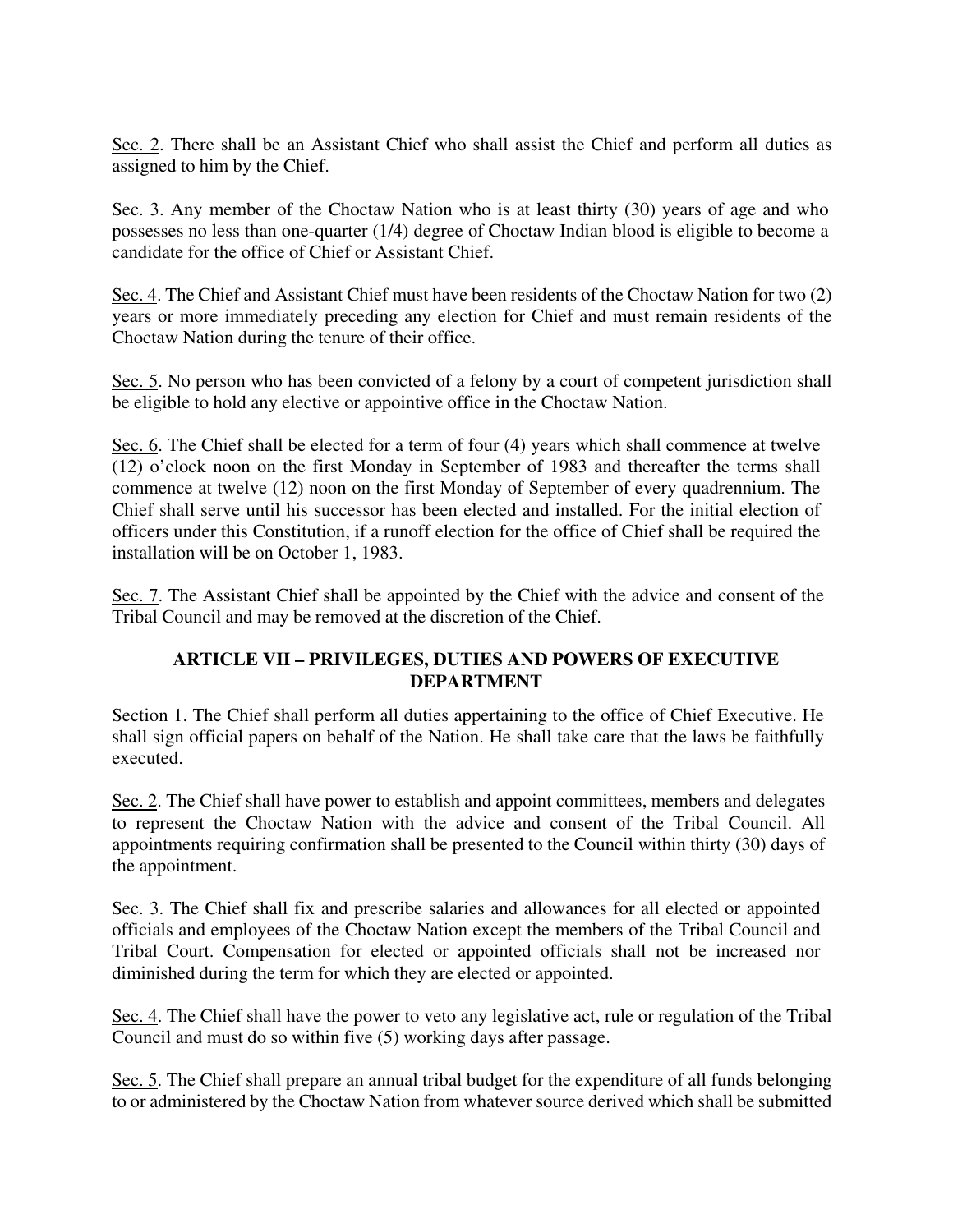to the Tribal Council. The annual budget for tribal trust funds shall be submitted to the Tribal Council at least thirty (30) days prior to the beginning of the tribal fiscal year.

Sec. 6. The Chief shall manage, administer and direct the operation of tribal programs, activities and services and report to the Tribal Council quarterly.

Sec. 7. The Assistant Chief shall serve in the absence of the Chief and when serving shall have all the privileges, duties and powers of the Chief.

Sec. 8. The Chief shall have the power to remove any official appointed by him except for members of the Tribal Court and the Tribal Council.

## **ARTICLE VIII – LEGISLATIVE DEPARTMENT**

Section 1. The legislative authority of the Choctaw Nation shall be vested in the Tribal Council.

Sec. 2. The Tribal Council shall consist of twelve (12) members, one (1) each to be elected from that part of the following twelve (12) districts which lie within the boundaries set forth in Article I, Section 2 of this Constitution; provided, that the Tribal Council shall have the responsibility for reappointment based on population when necessary.

| <b>DISTRICT NUMBER</b> | AREA EMBRACED WITHIN EACH DISTRICT                                                                                              |
|------------------------|---------------------------------------------------------------------------------------------------------------------------------|
| $\mathbf{1}$           | McCurtain County south of the north line of Township<br>Six (6) South as established by the United States<br>Geological Survey. |
| $\overline{2}$         | McCurtain County north of the north line of Township<br>Six (6) South as established by the United States<br>Geological Survey. |
| 3                      | LeFlore County south of the north line of Township Four<br>(4) North as established by the United States Geological<br>Survey.  |
| 4                      | LeFlore County north of the north line of Township Four<br>(4) North as established by the United States Geological<br>Survey.  |
| 5                      | <b>Haskell County</b>                                                                                                           |
| 6                      | <b>Latimer County</b>                                                                                                           |
| 7                      | Pushmataha County                                                                                                               |
| 8                      | <b>Choctaw County</b>                                                                                                           |
| 9                      | <b>Bryan County</b>                                                                                                             |
| 10                     | <b>Atoka County</b>                                                                                                             |
| 11                     | <b>Pittsburg County</b>                                                                                                         |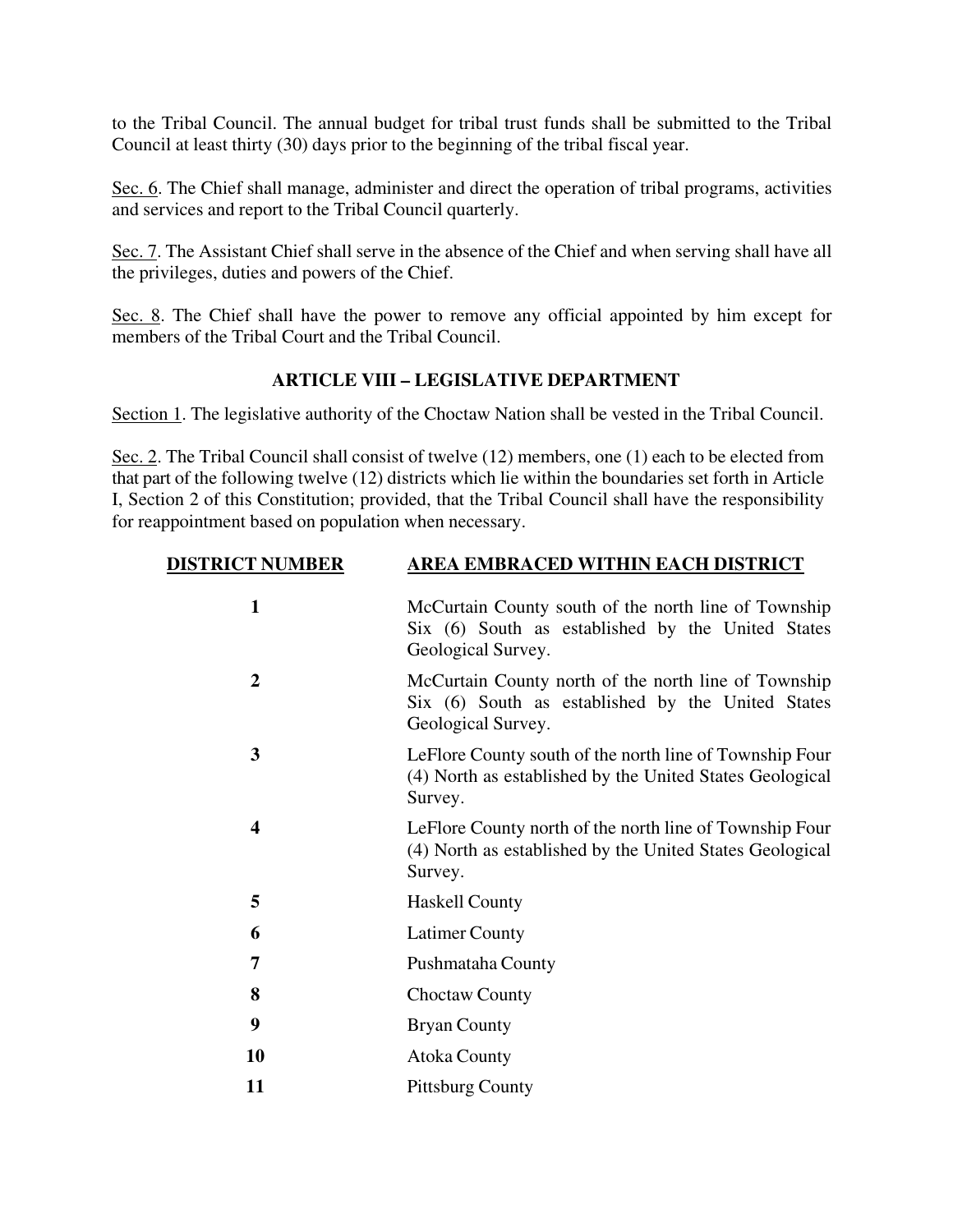| Coal County and that part of Hughes County South of |
|-----------------------------------------------------|
| the Canadian River.                                 |

Sec. 3. Members of the Tribal Council must be members of the Nation and must have resided in their respective districts from one  $(1)$  year immediately preceding the election. They must remain residents of the district from which they were elected during the tenure of their office. Candidates for the Tribal Council must be at least one-fourth (1/4) Choctaw Indian by blood and must be twenty-one (21) years of age or older at the time they file for election.

Sec. 4. Except as provided in the following Section, members of the Tribal Council shall be elected for a term of four (4) years commencing at twelve (12) noon on the first Monday of September of 1983. Thereafter, terms of office for Council positions shall be for a term of four (4) years and shall commence at twelve (12) noon on the first Monday of the first September after the election for such posts.

Sec. 5. At the hour of twelve (12) noon on October 1, 1983, following the ratification of this Constitution, the successful candidates for Tribal Council shall meet with the elected Chief and the Choctaw Election Commission at the Capital at Tuskahoma at which time and place the Chairperson/Arbitrator of the Commission will place twelve (12) slips of paper in a receptacle, six (6) of which will have the number four (4) on them and six (6) will have the number two (2) written on them. Each slip will be folded so that the number thereon cannot be seen. In the presence of each other and the elected Chief, each successful candidate shall draw one (1) of the slips from the receptacle and the number on the slip each of the successful candidates draws will be the number of years he shall serve during the first term.

## **ARTICLE IX – PRIVILEGES, DUTIES AND POWERS OF LEGISLATIVE DEPARTMENT**

Section 1. The Tribal Council, at its first regular session each year, shall organize and elect officers from its membership. Officers to be elected are a Speaker, a Secretary and such other officers as the Council shall deem necessary. A recording secretary and a sergeant-at-arms who are not members of the Tribal Council shall be appointed by the Speaker.

Sec. 2. The Speaker shall preside over all meetings of the Tribal Council.

Sec. 3. The Secretary of the Tribal Council shall maintain all records and enactments of the Tribal Council. They shall be available for inspection by tribal members during normal office hours. All such documents shall remain the property of the Choctaw Nation.

Sec. 4. The Tribal Council shall enact legislation, rules and regulations not inconsistent with this Constitution for the general good of the Choctaw Nation and for the administration and regulation of the affairs of the Choctaw Nation.

Sec. 5. The Tribal Council shall prescribe election procedures and regulations for tribal elections. The Council shall create an election board whose members shall be appointed by the Chief with the advice and consent of the Tribal Council.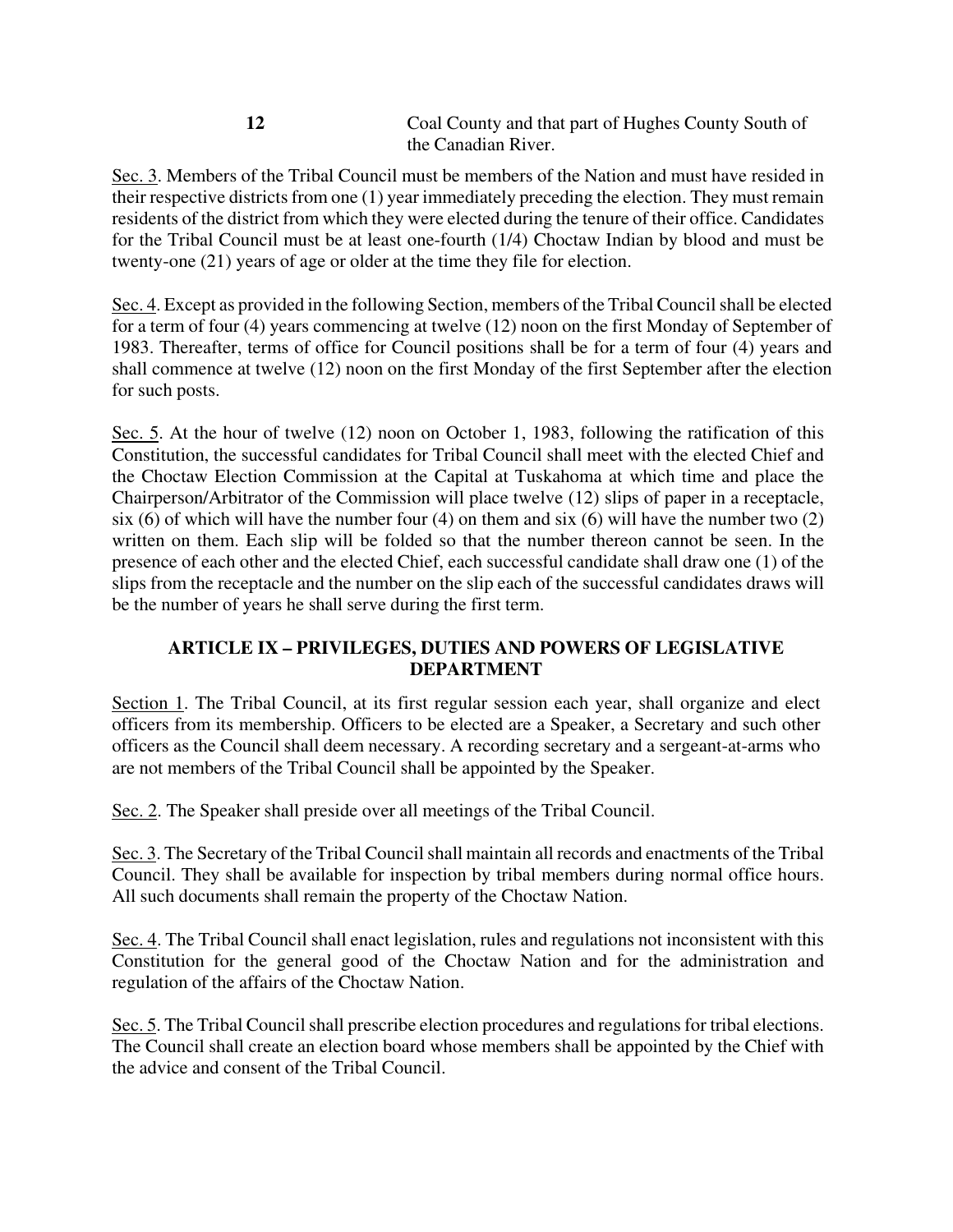Sec. 6. The Tribal Council shall make decisions pertaining to the acquisition, leasing, disposition and management of tribal property.

Sec. 7. The Tribal Council shall sit as a court in all cases of impeachment.

Sec. 8. The Tribal Council shall be responsible for approving the annual tribal budget and shall prescribe salaries and allowances for members of the Tribal Council and the Tribal Court.

Sec. 9. No legislation, rule or regulation shall be implemented unless approved by at least seven (7) members of the Tribal Council.

Sec. 10. The Tribal Council shall have power to override the Chief's veto of any of its actions by at least eight (8) members voting in favor of overriding the veto.

Sec. 11. The Council shall act upon all appointments requiring its confirmation within thirty (30) days or less after such appointment is presented for confirmation. The appointment shall become effective without confirmation should the Council fail to so act.

Sec. 12. The selection of legal counsel shall be made by the Chief and approved by the Tribal Council and the Secretary of the Interior. Secretarial approval shall be necessary only as long as such action is required by Federal Law.

# **ARTICLE X – SESSIONS OF THE TRIBAL COUNCIL**

Section 1. Regular sessions of the Tribal Council shall be held on the second Saturday of each month at ten (10) o'clock a.m. at the Choctaw Nation Council House at Tuskahoma, Oklahoma, unless and until otherwise provided by the Tribal Council.

Sec. 2. Eight (8) members must be present to constitute a quorum.

Sec. 3. The Chief may call a special session of the Council at any time he deems necessary by notifying each member by the most expedient way, at least twenty-four (24) hours in advance of the meeting. Inability to notify all members after reasonable efforts shall not prevent such special session from occurring provided a quorum is present.

Sec. 4. All regular and special sessions shall be open to the membership of the Nation. However, except for the Chief or his representative and in cases of impeachment, no person shall address the Council unless he or she has the approval of the majority of Council members present. The Council may meet in executive session upon an affirmative vote of two-thirds (2/3) of the Tribal Council members present. All votes on any matter shall be in open session and shall be a matter of public record.

Sec. 5. Roll call votes showing how each member of the Tribal Council voted shall be recorded in the minutes of the Tribal Council.

Sec. 6. Robert's Rules of Order shall be followed in conducting Tribal Council business to the extent they do not conflict with this Constitution.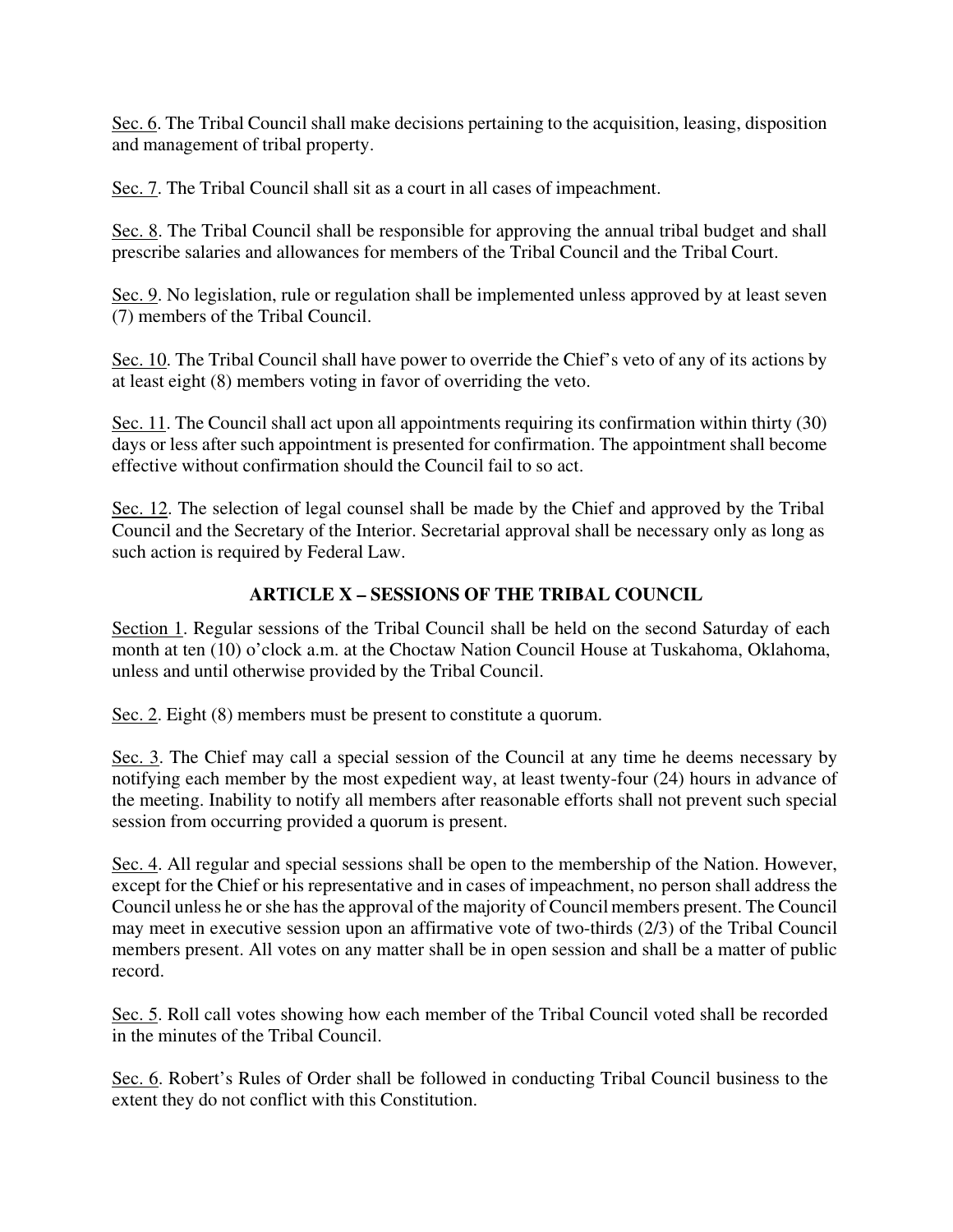## **ARTICLE XI – ORDER OF BUSINESS**

The order of business at any regular or special session of the Tribal Council shall be as follows:

- 1. Call to order
- 2. Roll call and prayer
- 3. Reading of minutes of last session
- 4. Unfinished business
- 5. Reports of Committees
- 6. New Business (Comments from Members)
- 7. Prayer and adjournment

Provided; however, this order of business may be suspended by the Tribal Council for any meeting.

# **ARTICLE XII – JUDICIAL DEPARTMENT**

Section 1. The judicial authority of the Choctaw Nation shall be vested in a Tribal Court which shall consist of a three (3) member Court appointed by the Chief with the advice and consent of the Tribal Council. One (1) such member, the presiding judge, shall be a lawyer duly licensed to practice before the Supreme Court of Oklahoma. Two (2) members may be non- lawyers.

Sec. 2. Members of the Judicial Department must be residents of the Choctaw Nation and must remain residents of the Choctaw Nation during the tenure of their office. The non-lawyer members must be qualified electors of the Choctaw Nation.

Sec. 3. Tribal Court members shall be appointed for a term of three (3) years; provided that initially one (1) member shall be appointed for one (1) year, one (1) member shall be appointed for two (2) years and one (1) member, who is the presiding judge, shall be appointed for three (3) years to establish staggered terms of office.

Sec. 4. Judges shall not be subject to removal except as provided in Article XV, Section 1.

Sec. 5. Decisions finally determining each cause of action decided by the Tribal Court shall be recorded in journals kept for that purpose.

## **ARTICLE XIII – PRIVILEGES, DUTIES AND POWERS OF JUDICIAL DEPARTMENT**

Section 1. The Tribal Court shall have exclusive jurisdiction to decide disputes, by vote of two (2) members, arising under any provision of this Constitution or any rule or regulation enacted by the Tribal Council.

Sec. 2. Rules of procedure for the Tribal Court shall be prescribed by the Tribal Council and shall insure the members due process of law.

Sec. 3. The decision of the Tribal Court shall be final.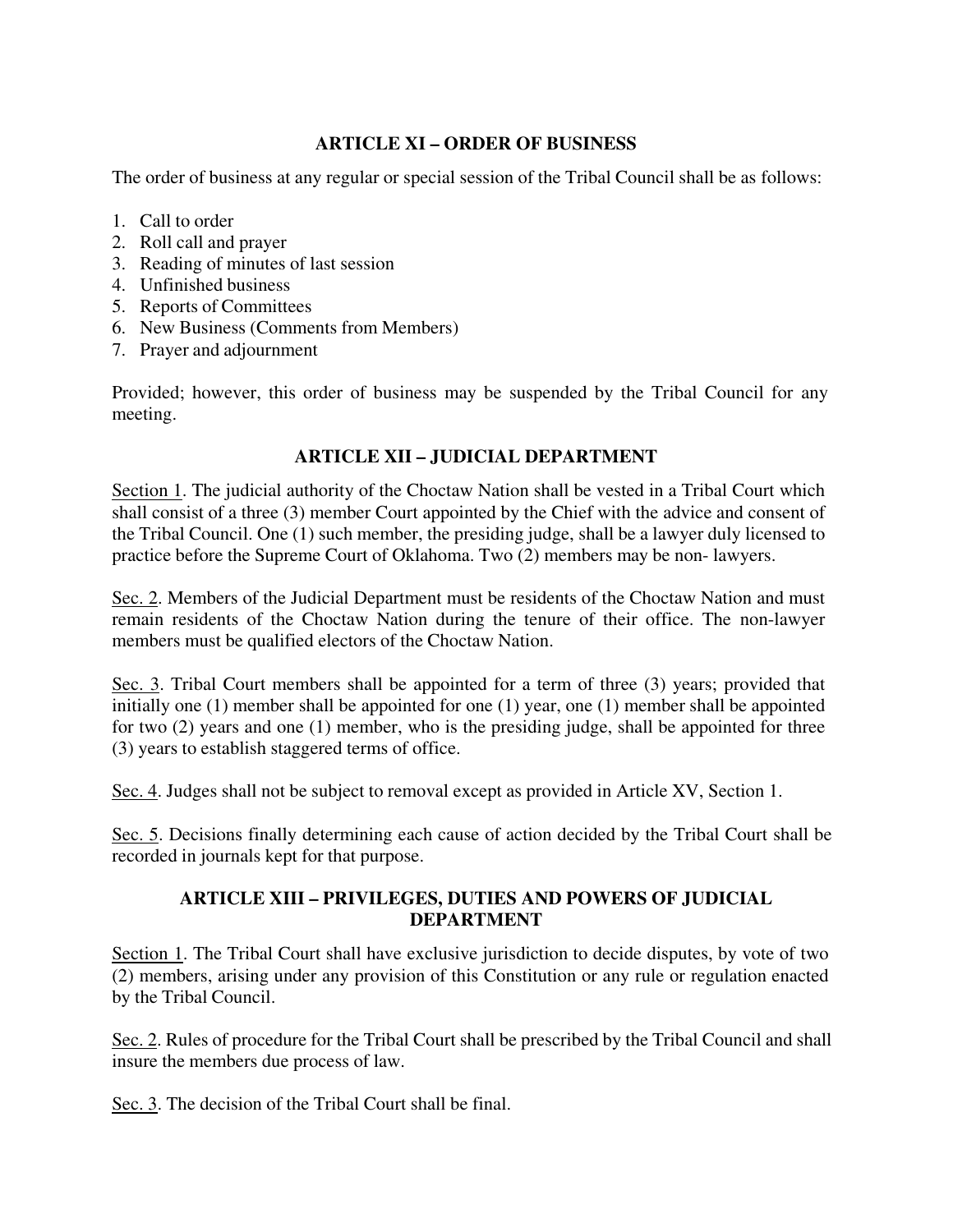## **ARTICLE XIV – FILLING VACANCIES**

Section 1. In the case of the death, resignation or removal of the Chief, the Assistant Chief shall immediately become Chief for the remainder of the unexpired term. In the event the Assistant Chief shall succeed to the office of Chief, he shall appoint a successor Assistant Chief with the advice and consent of the Tribal Council.

Sec. 2. The Chief shall have the power within sixty (60) days after a vacancy occurs in the Tribal Council to fill such vacancy for the remainder of the unexpired term. Such appointee shall meet the same qualifications as required of a candidate for election to such office. If a vacancy occurs more than one (1) year before the expiration of such term, a special election shall be called to fill the vacancy.

Sec. 3. In the event there are vacancies in both the Chief and Assistant Chief positions, the Speaker of the Tribal Council shall become the Chief to fill such vacancy for the remainder of the unexpired term if it is one (1) year or less, provided the Speaker resigns from the Council and meets the same eligibility criteria as required of a candidate for Chief. Tribal Council shall enact legislation not inconsistent with this Constitution to provide for further succession in the event the Speaker does not meet the same eligibility criteria as required of a candidate for Chief. If the Chief vacancy occurs more than one (1) year before the expiration of such term, a special election shall be called within sixty (60) days by the Council to fill the vacancy and in the interim, the Speaker shall become the Chief provided that he/she resigns from the Council. The Assistant Chief vacancy shall be filled as stipulated in Section 1 of Article XIV and the vacancy in the Council shall be filled as stipulated in Section 2.

# **ARTICLE XV – REMOVAL OF OFFICIALS**

Section 1. Impeachment.

- (a) Any elected or appointed officer shall be subject to impeachment for willful neglect of duty, corruption in office, habitual drunkenness, incompetency, incapability of performing his duties or committing any offense involving moral turpitude while in office.
- (b) Impeachment charges shall be presented to the Judicial Department. The Tribal Court shall within thirty (30) days examine the evidence. If the Tribal Court determines the evidence or charges are sufficient to warrant further action, it shall conduct a hearing pursuant to this Article. If impeachment charges are brought against any judge, then that judge shall be disqualified to sit on any matters relating to such charges. Then, and in such event, the Chief shall name a substitute judge, with the advice and consent of the Tribal Council, who shall sit as a member of the Court on all matters relating to such impeachment charges.
- (c) The Tribal Council shall prescribe such rules and procedures that are necessary to carry into effect the provisions of this Article.
- (d) Any officer against whom charges may be preferred shall be entitled to a hearing, by the Tribal Court, under rules and procedures prescribed by the Tribal Council.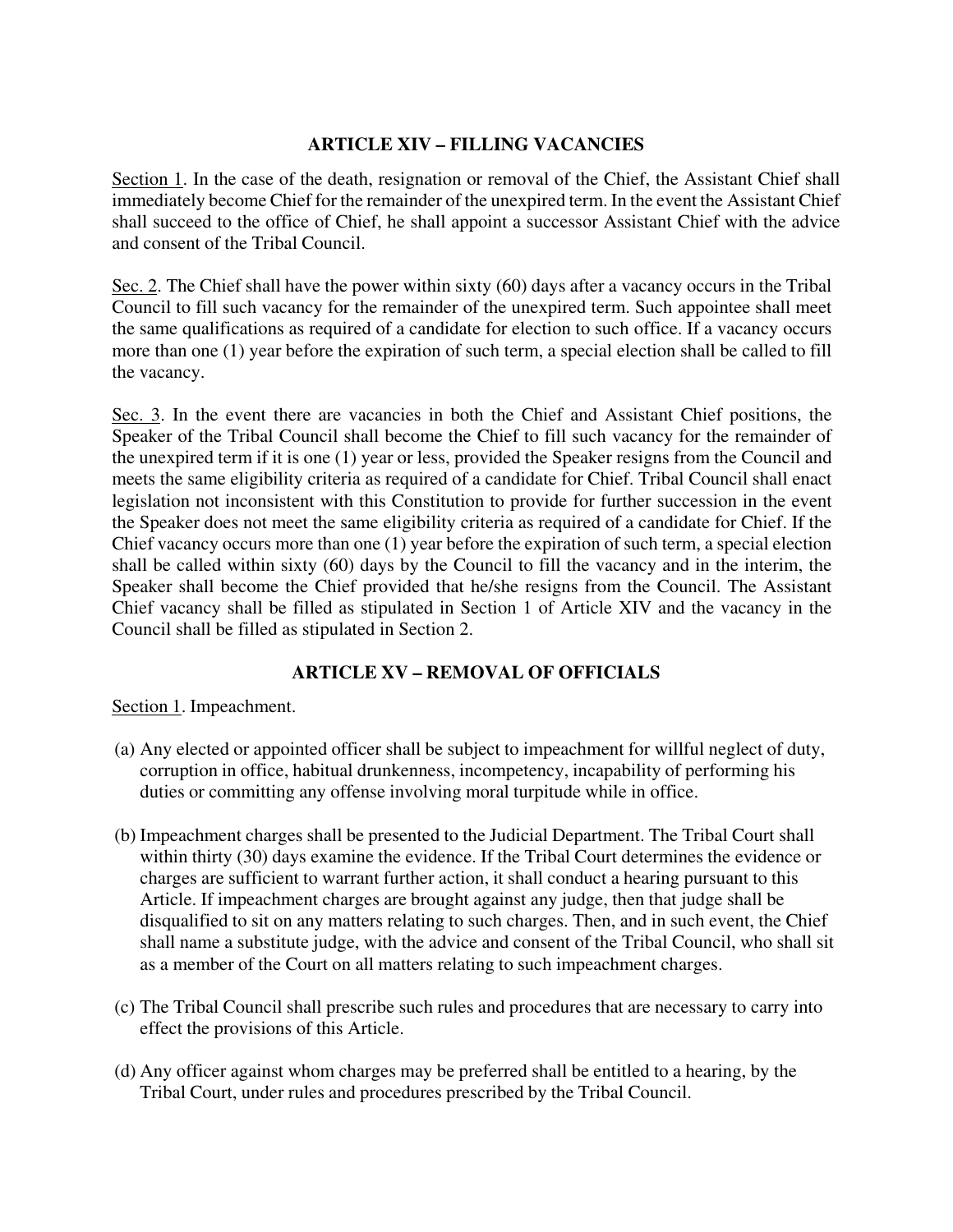- (e) Any officer against whom articles of impeachment are referred to the Tribal Council shall be suspended from the exercise of the duties of his office during the pendency of his impeachment.
- (f) The Tribal Council shall sit as a court of impeachment and its decision shall be final.
- (g) Eight (8) votes shall be required to impeach the official.
- (h) Judgment in cases of impeachment shall extend not only to removal from office but also to disqualification from holding any office of honor, trust or profit under this Nation.

Sec. 2. Recall.

- (a) Upon receipt of a valid petition, submitted to the Judicial Department, signed by at least forty percent (40%) of the registered voters of the district or area in which the officer was elected, it shall be the duty of the Tribal Council to call and conduct, within sixty (60) days, a recall election.
- (b) The election shall be conducted pursuant to rules and regulations prescribed by the Tribal Council. Recall from office shall require a supporting vote for at least fifty-one percent (51%) of the registered voters of the district or area in which the election is conducted.
- (c) Only one (1) official shall be subject for recall at any given recall election.
- (d) No official shall be subject to recall more than one (1) time during his term of office.

#### **ARTICLE XVI – INITIATIVE AND REFERENDUM**

Section 1. The members shall have the right to propose any legislative measure by a petition signed by at least thirty percent (30%) of the registered voters. Each such petition shall contain the entire text of the measure proposed. The petition shall be filed with the Chief at least sixty (60) days prior to the next election for Chief at which time it shall appear on the ballot. If such petition is filed more than one (1) year prior to the next election for Chief, a special election shall be called and conducted. If approved by a majority of those participating in the election, it shall be in full force and effect immediately.

Sec. 2. The Tribal Council by approval of at least eight (8) members, may refer any legislative measure to the members of the Choctaw Nation by directing that said measure be placed on the ballot at the next election for Chief or by calling for a special election. Decisions to refer any matter to the people shall be made at least sixty (60) days prior to the election at which it is presented.

Sec. 3. All petitions for initiative shall be submitted under a cover letter signed by at least three (3) sponsors who are qualified electors of the Choctaw Nation.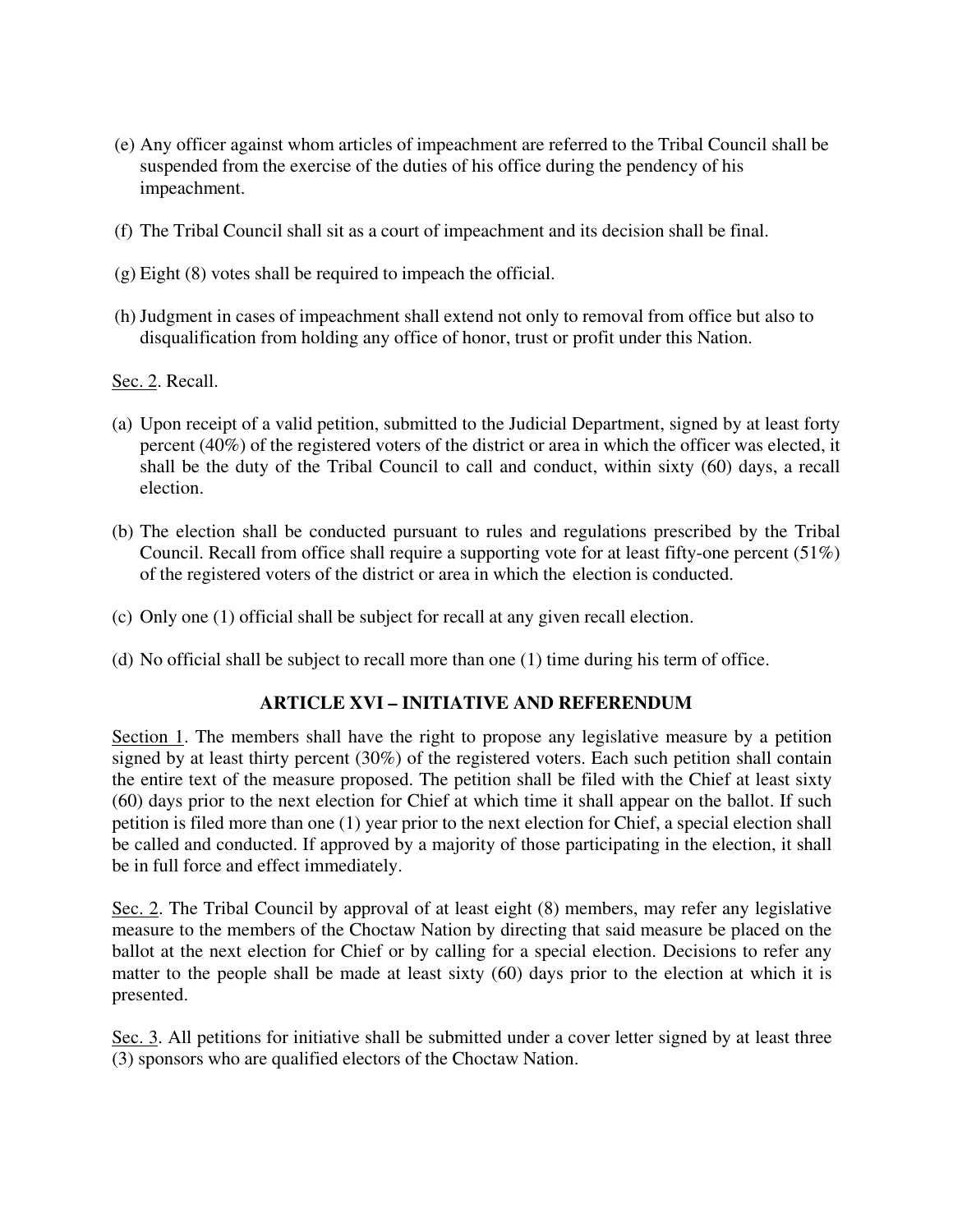#### **ARTICLE XVII – OATH OF OFFICE**

All elected or appointed officials shall take the following oath:

"I, \_\_\_\_\_\_\_\_\_\_\_\_\_\_\_\_\_\_\_\_\_\_\_\_, do solemnly swear (or affirm) that I will support, obey and defend the Constitutions of the Choctaw Nation of Oklahoma, the State of Oklahoma, and the United States of America and will discharge the duties of my office with fidelity.

I further swear (or affirm) that I will devote my best efforts toward the preservation of the heritage and tradition of the Choctaw Nation in order that all mankind may better understand, evaluate, and appreciate the history of its glorious past and enjoy its brilliant future, so help me God."

#### **ARTICLE XVIII – AMENDMENT**

Section 1. Amendments to this Constitution may be proposed by the Tribal Council and shall require at least eight (8) affirmative votes or by a petition containing the entire text of the amendment and signed by not less than thirty percent (30%) of the total number of qualified voters voting in the last Chief's election.

Sec. 2. Adoption by not less than fifty-one percent (51%) of the total number of qualified voters of the Nation voting in the last Chief's election shall be required to amend this Constitution. Amendments shall be effective upon approval by the Secretary of the Interior.

#### **ARTICLE XIX – EFFECTIVE DATE**

This Constitution shall become effective when approved by the Secretary of the Interior and ratified by the voters.

#### **GENERAL PROVISION**

Pursuant to this Constitution, the initial election of the Chief and members of the Tribal Council shall occur on August 20, 1983, and run-off election, if necessary, on September 17, 1983.

#### **ARTICLE XX – APPROVAL**

I, John W. Fritz, Deputy Assistant Secretary – Indian Affairs (Operations), by virtue of the authority granted by the Secretary of Interior by the Act of June 26, 1936 (49 Stat. 1967) as amended, and delegated to me by 209 D.M. 8. 3, do hereby approve this Constitution of the Choctaw Nation of Oklahoma. It shall become effective upon ratification; provided, that nothing in this approval shall be construed as authorizing any action under this document that would be contrary to Federal Law.

> S/John W. Fritz Deputy Assistant Secretary - Indian Affairs (Operations)

Washington, D.C. Date: *June 9, 1983*